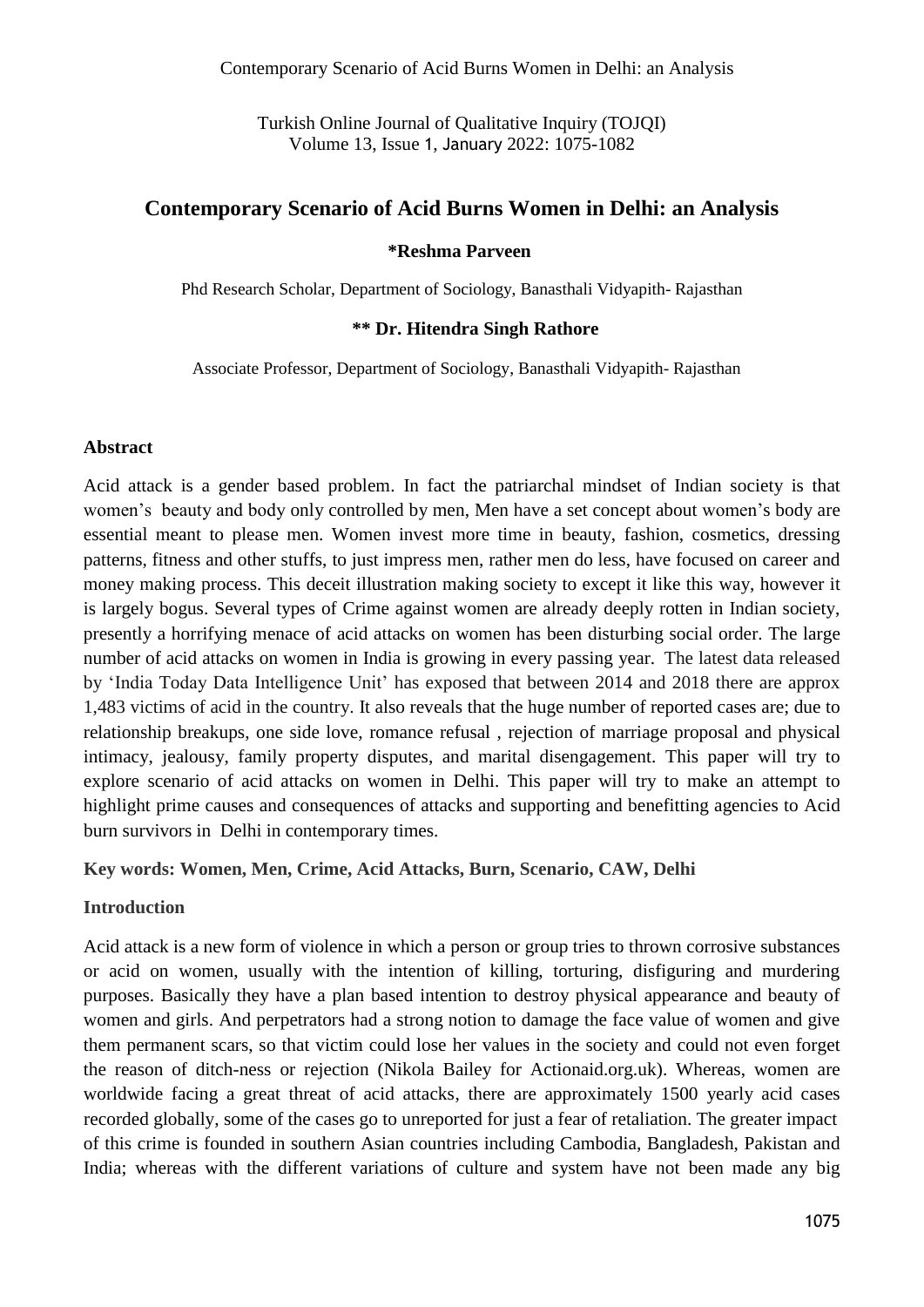difference in the mindset of common men. Though acid remains cheap and easily accessible and working as a helping agent for acid throwers, this corrosive substance is commonly used in domestic chores, labs and production units. Meanwhile, Acid attack occurs throughout the world, but most of the South Asians countries have been facing disproportionately. Hence violence against women in India has been damaging the name of India worldwide. Nowadays hike in crime graphs and patriarchal treatment to women and failed policy are the major challenge in contemporary times. Therefore, a patriarchal society bears expensive and big fat celebration at the time of birth of male child in 21st century, while female child receives less importance than male one. It is also a matter of pride to family and relatives and throughout of his life circle male gets privileged in private and public sphere. As of result in most of the cases; men have a great advantage of 'supremacy theory' to divert attention from cases for example; to blackmail victim and gives her 'izzat ka hawala', to mislead the case, to pressurize the victim family, to offer the compensation, to drag the case long lasting and so on.

#### **Status of Women in Delhi: Past and Present**

Women in Delhi now takes part in the areas where they performed least in previous decades such as Education, Media, Health, Economic, Sports, Politics, Army, Art, Culture, Films, Science and Technology, Service Sectors and so on. Delhi's longest female Chief Minster Late Sheila Dixit who stands as CM total 15 years of her period. Mrs Dixit known as the Nation's longest serving female Chief Minister in Indian State. A media portal *Scroll.in* published an article on women's day 'From Razia Sultan to Begum Samru: some of the women who shaped Delhi's landscape' is about positioning of Delhi women and how the two women whose intellectualism gave capital's most famous landmarks Humayun's Tomb and Chandni Chock. The first female sultan of Delhi was Razia Sultana. Her contribution in Delhi's politics was remarkable. The eldest daughter of Aurangzeb Zebun-Nissa was given so many times political advice to Aurangzeb. Princess was educated, poet, calligrapher and best singer among women of her time. Jahangir's wife Nur jahan was the first Mughal Queen who became a feminist icon and India most powerful woman of 17<sup>th</sup> century. Her exceptional contribution was to handling legacy of Mughal Empire and her work is briefly notable in the latest piece of prominent historian Ruby Lal. She says "why the history of her leadership is important to understand today".

Even in modern India Women are been playing constructive roles in development of Delhi for every passing years. Delhi's borned women like Farida Jalal, Surekha Sirki, Tapsee Pannu , Kriti Senon and many more are contributing in Bollywood Industry. Even in media field Delhi's women have great contribution in journalism , a latest renowned journalist Barkha Dutt ruling over mainstream media, she is not only fearless journalist but have courage to ask salty questions to government. Presently this journalist is an author and founder of YouTube news channel 'MoJo Story'. She is also an opinion columnist in The Washington Post and The Hindustan Times as an opinion columnist. In current context women entrepreneurs are performing well. Women entrepreneurs of Delhi-NCR are being doing tremendous job in business fields. Recently The *times of India* posted a story on May, 2019 'inspiring story of successful women entrepreneurs from NCR' about women entrepreneurs who built up successful 'business models' despite many difficulties and challenges. Shaweta Raj Bajaj leads, launching her *fitness centre* to across NCR. Chtra Shharma who decided to give up her co-operate job to establish her business. Her idea was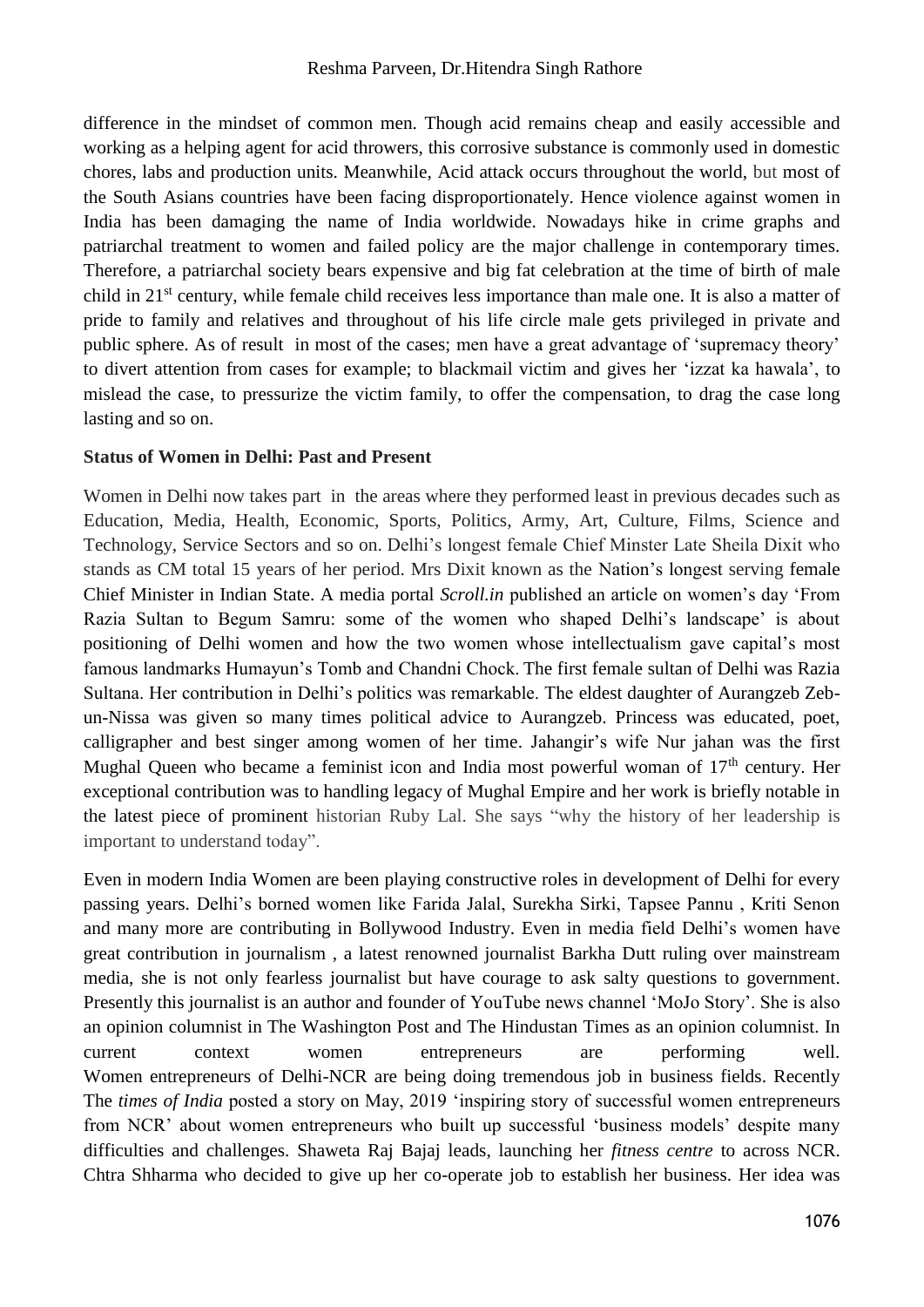*making fusion food popular* scintillating hit. Promoting 'Responsible Tourism' by Shipi Singh was a great business concept, quoting her words "we are aiming at providing employment to women and coming up with the more experimental travel opinions that promote inclusivity". The Times UnLTD announced awards in the honor of women entrepreneurs across India, to celebrate women's success.

### **Contemporary Status of Women in Delhi: Facts and Figures**

Delhi is a capital of India; simply people call it 'Heart of India', with great economical hub and multiculturalism beauty. Currently, it is under bottom ranked with 4.30% in Multidimensional poverty Index report 2021, published by Niti Aayog. Parralelly, there are so many serious problems emerged in past few years. The current AAP government has much more focused on improving the condition of government schools and government health infrastructures. NDTV and other news channels coverage the government schools of Delhi and reported that a metamorphosis changes are coming out from Delhi government schools which was terrible in previous governments. Chandni chock transformation by Manish Sisodia planning project almost near to finished, has been receiving a great attention to local and foreign visitors. Women in Delhi is getting free rides in public buses as the AAP government is all set to fulfill its promise months ahead of the assembly polls in the [national](https://www.business-standard.com/category/current-affairs-news-national-1150106.htm) capital. Even in Delhi women is getting free rides in public buses as the AAP government promised to provide free bus rides to women in Delhi. It was just announced after a months of capital's assembly polls. In that plan bus conductor will distribute pink tickets to each women passengers for free travel, that tickets having face value of Rs 10 and that all issued tickets will be reimburse into transporters pockets. Female population of Delhi is approx 7,800,615 in 2011 census and the average sex ratio is 868 which are more than national average 943 females per 1000 males. Delhi's literacy rate alone holds 86.21% which is more than national average total literacy rate of 72.98%. Besides, 90.94% Delhi's male literacy is where 80.76% female literacy rates locked. And Delhi Working Population Census 2011 highlights that approx 744,619 was involved in Main Work activities in Delhi's total population and worker describes their work as an employment more than six months as Main Work. Parrallely 80,404 females were indulged with Marginal activity proving livelihood for less than six months. Whereas, 23,057workers attacked in 'household Industries' 3,534 were cultivators while 5,842 was an as 'Agricultural laborer data released by censusindia.co.in/states/Delhi.

|                | <b>Main Workers</b>         | <b>Total</b> | <b>Male</b> | <b>Female</b> |  |
|----------------|-----------------------------|--------------|-------------|---------------|--|
|                |                             |              |             |               |  |
|                |                             | 5,307,329    | 4,562,710   | 744,619       |  |
|                | Cultivators                 | 27,759       | 24,225      | 3,534         |  |
| 2              | <b>Agriculture Laborers</b> | 31,474       | 25,632      | 5,842         |  |
| 3              | Household Industries        | 169,126      | 146,069     | 23,057        |  |
|                |                             |              |             |               |  |
| $\overline{4}$ | <b>Other Workers</b>        | 5,078,970    | 4,366,784   | 712,186       |  |
| 5              | <b>Marginal Workers</b>     | 279,720      | 199,316     | 80,404        |  |
| 6              | Non Working                 | 11,200,892   | 4,225,300   | 6,975,592     |  |

Source:https://www.censusindia.co.in/states/delhi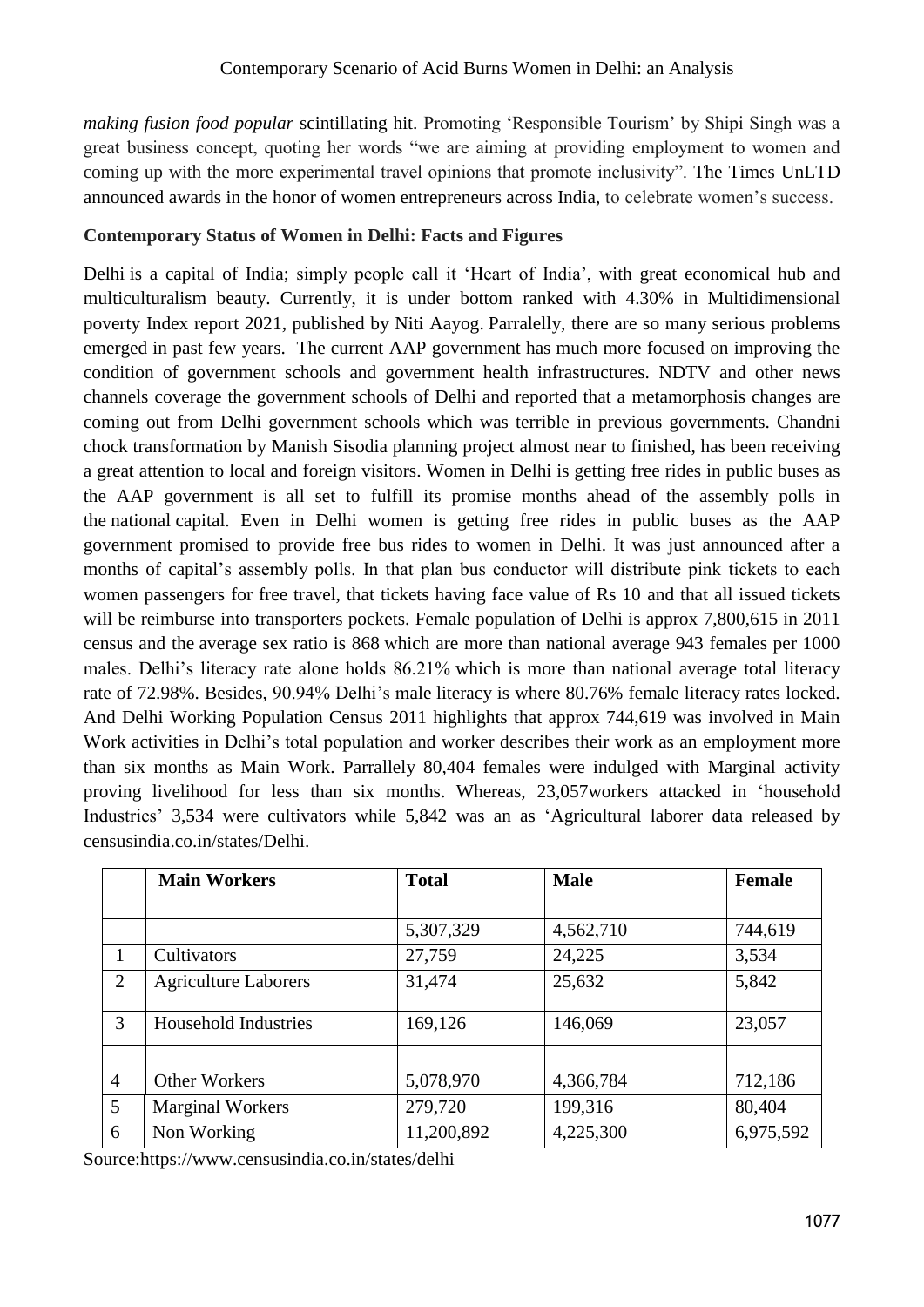### **Crime Against Women in Delhi**

Delhi has a different kind of achieved status which makes 'dilliwala' more special and megacity man, off course it is privileged ones. Even though, outside people have a fix mental set up about Delhi peoples and especially Delhi's woman. Dilliwali hain advance hogi type's people's mentalities are so common. As far as reality is beyond the imagination of people's perceptions, while Delhi's women are more working, modern, self dependent, educated, socially updates and vocal that is true, but there are many more pockets in Delhi where women have been living under difficult circumstances and facing violence in day to day life. Being a woman in Delhi is not simple. But the outward appearance 'Rape Capital' damages it badly, since it elides a long educated history and smart woman who shaped Delhi landscapes. In contemporary times women have achieving their goals and participating in every field. At the same time violence against women in Delhi is rising up and up. As a result, Delhi came under top ten worse performer states in case of Acid Attacks on women reported by India today Group.

Delhi holds 7,800,615 female populations in 2011 census, according to data released by the NCRB Delhi ranked first among nineteen metropolitan cities in India in felling the maximum number of violence against women. The data further highlights that the Capital accounted for nearly a  $3<sup>rd</sup>$  of the total numeral of crimes. The data also reveals that Delhi accounted for twenty eight percent of the total figure, followed by Bangalore at 7.7% and Mumbai at 14.3 %.

Whilst, in general crime rate in the national capital curved in by sixteen percent in 2020 as compared to last year, Delhi had been recorded the maximum number of crimes against women among all the megacities of the country. According to released data by ' Crime Records Bureau' the actual figure of cases registered under the 'Indian Penal Code (IPC)' in Delhi pointed out 18 percent dip between 2019 and 2020.The crime rate occurring per one lakh population, against women previous year is 129.1 in Delhi. Data released by NCRB shown that how Delhi is the most unsafe city for women, when nearly 10,000 cases of 'crimes against women' were registered last year alone in capital. In 201 almost 9,782 cases were registered for the crime against women as compared to 11,724 cases registered in 2018 and 12,902.

Delhi is more than double number of cases registered in Ghaziabad, Bangalore, Pune, Mumbai and Indore in 2020 and the charge sheet rate in Delhi places 75.9 %.

| <b>DELHI RANKS FIRST IN CRIME AGAINST WOMEN-2020</b> |      |  |  |  |  |  |
|------------------------------------------------------|------|--|--|--|--|--|
| <b>RAPE</b>                                          | 1231 |  |  |  |  |  |
| <b>MOLESTATION</b>                                   | 2311 |  |  |  |  |  |
| MURDER WITH RAPE                                     | 5    |  |  |  |  |  |
| DOWRY DEATHS                                         | 115  |  |  |  |  |  |
| CURUELITY BY HUSBAND OR RELATIVES                    | 3697 |  |  |  |  |  |
| KIDNAPPING AND ABDUCTION                             | 3398 |  |  |  |  |  |
| ICYBER CRIME AGAINST WOMEN                           | 10   |  |  |  |  |  |

Figures are given below;

Source:NCRB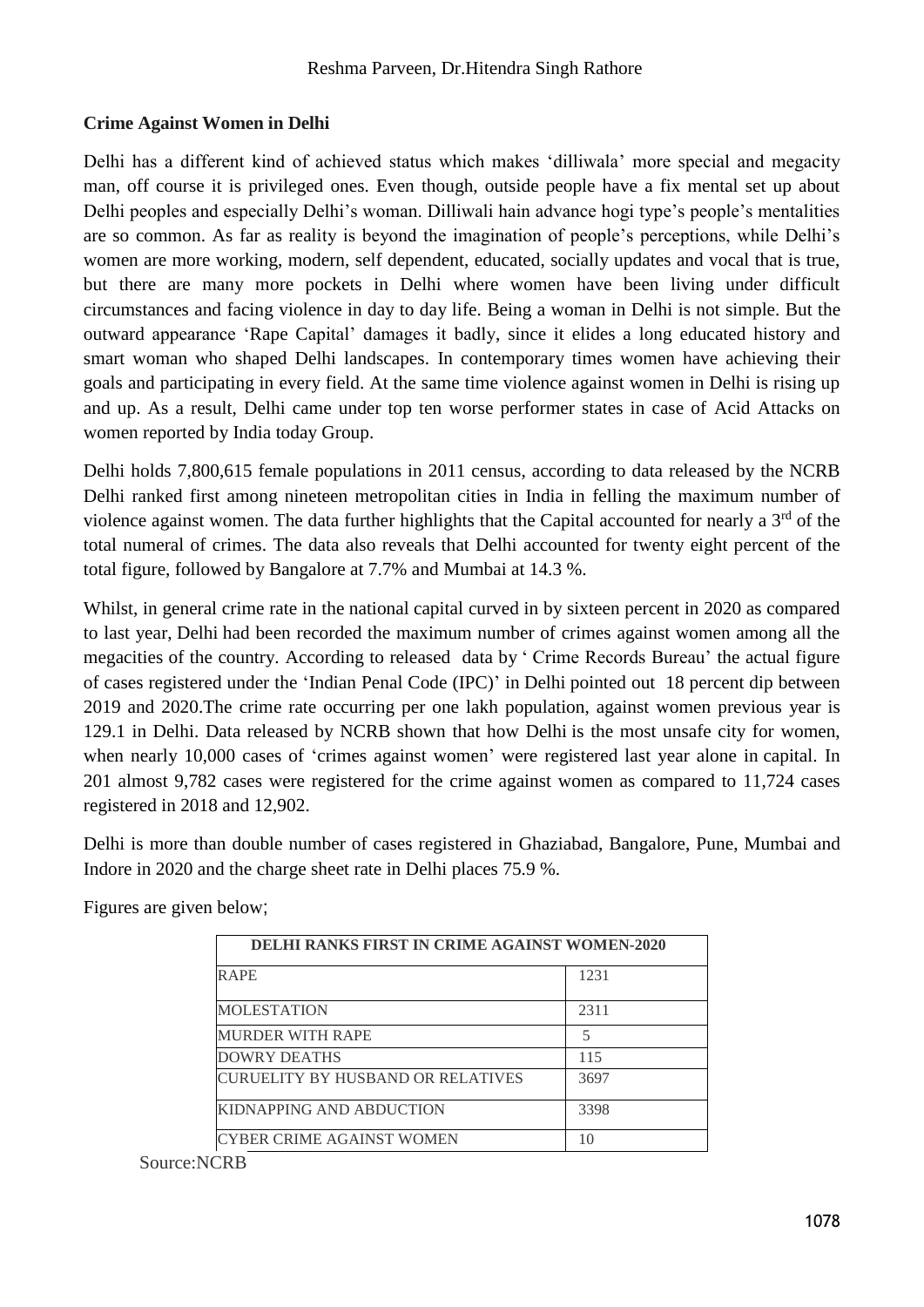## **Acid Attacks on Women in Delhi**

Delhi's women are being experiencing acid attacks for every passing year. Being a member of megacity Delhi it makes women more vocal and independent financially. Female Literacy rate of Delhi is far better than National female literacy rate. Amid all the possible benefits women are prevailing in Delhi, parallely Crime against women in Delhi is raising up and up, that makes tight challenge for Delhi government. Though, Delhi government has taken some serious efforts for controlling and providing safety to women. But it became less feasible way to control crime against women. In contemporary context Delhi is under top most unsafe zone for women's safety since Nirbhaya incidents came into nationwide limelight, and Delhi received strong backlash responses too. While Delhi's women have been facing multiple phases of violence since we started noticing, writes, speak, publish, discusses.

There are several latest example of VOI in Delhi recorded in last few years;

A most recent case of 2021 when a twenty six year old woman who tied up inside a home and attacked with acid like substance by Bawana's man. She made only a mistake to reject marriage proposal on several occasions whenever that guy offers her. That guy gave statement to police how he chosen to harm her and her husband too.

India Today News Portal published a crime story on 'Women forced to drink acid by husband in MP, DSW looks for strong action against culprits. This case was about a twenty five year old woman who was forced to drink acid by her own husband and sister in law in MP on 28 June 2021. Her condition was very critical and received treatments at a Delhi hospital. After the incidence came into light Delhi Commission for Women Chief Swati Maliwal wrote to MP Chief Minsiter Shivraj Singh Chouhan for looking this sensitive case and take strong action against the perpetrators. Miss Swati also blamed MP police of handling the case with insensitive approach. She sticks to facilitate fair justice for the survivor.

Media online Portal *The Logical Indian* covered an article on *'*Delhi Woman Forced To Drink Acid By in-laws' Delhi Commission for Women interferes after Police fail to act In six Months on 26 July 2021. In this article a bitter truth revealed of 'policia negligence' this incident was noticed after the survivors brother called the Delhi Commission For Women's helpline and informed that police officials have denied to register the case even after 6 months to the incident. Above all the cases have almost same story and explanatory theory over interim jealously, revenge, rage, rejection and personal disputes. Acid attacks perpetrated use this corrosive to give them lifelong lesson, an intention of maiming, torturing, killing , give them permanently scar, disfigured physical appearance, aloofness from social network, cut the ties of education and jobs part.

| Number of Acid Attack Cases Reported in Delhi India 2017-2020 |  |    |  |    |  |                                                                                |    |      |      |      |      |
|---------------------------------------------------------------|--|----|--|----|--|--------------------------------------------------------------------------------|----|------|------|------|------|
| <b>Years</b>                                                  |  |    |  |    |  | $\vert 2010 \vert 2011 \vert 2012 \vert 2013 \vert 2014 \vert 2015 \vert 2016$ |    | 2017 | 2018 | 2019 | 2020 |
| Cases                                                         |  | 28 |  | 18 |  | 21                                                                             | 18 |      |      |      |      |

**Statistical Representation of Acid Cases**

Source:Statista Research Department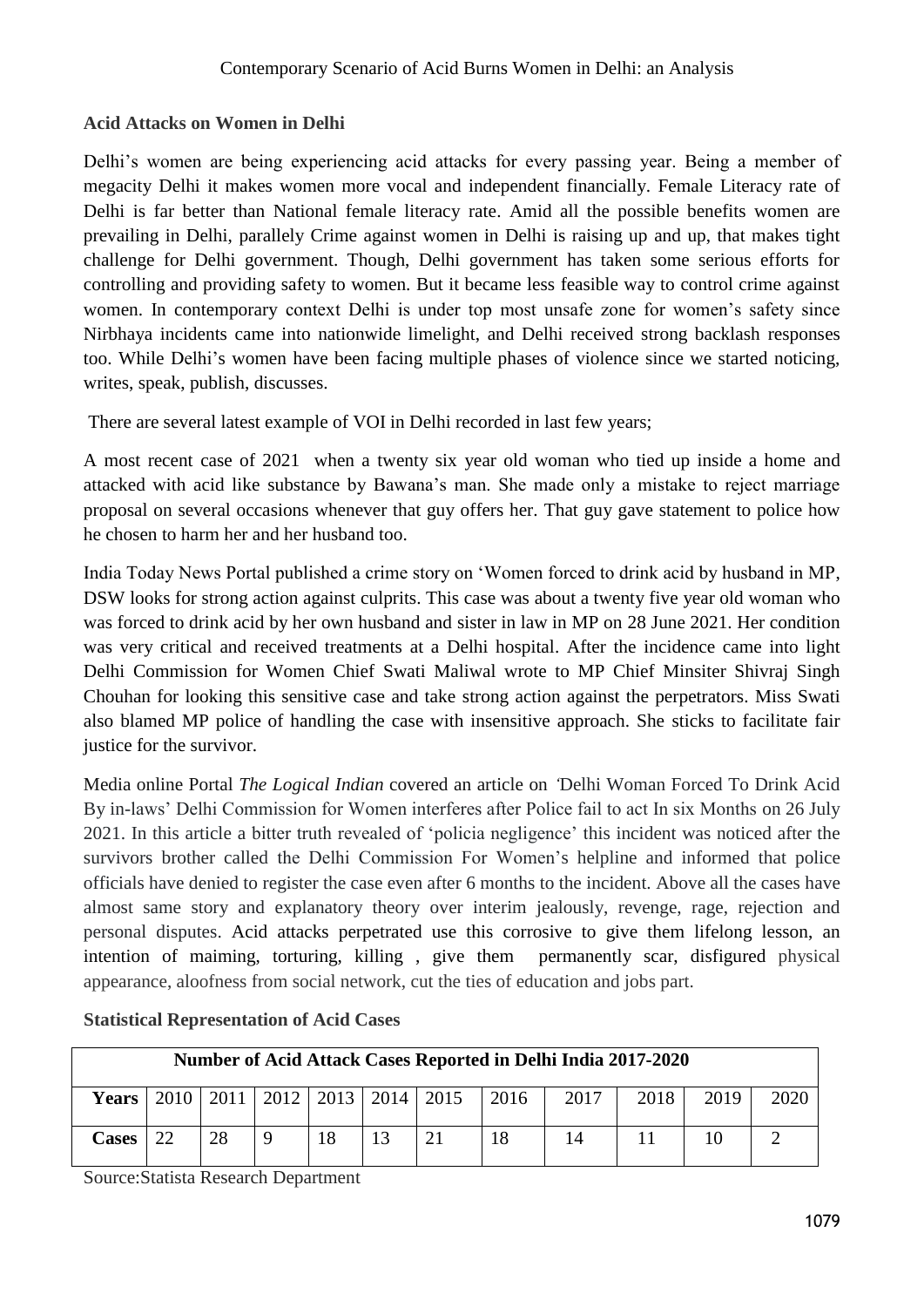## **Causes and Consequences of Acid Attack in Delhi**

- Revenge take place when girl ditched the boyfriend and broke relationship
- The refusal of marriage proposal by girl
- When girl having extra affairs and having sexual intimacy with another guy
- The refusal to have sex
- Unsatisfied with dowry
- Perpetrators Jealousy factor sometimes targets to disfigure girls and women to give her lifetime public mark of shame and making her life hard to get married or work.
- By attacking face of the victim, the culprit limits their aptitude to engage in public and private sphere.
- Society often could not entertain her well with disgraceful look.
- Victim's physical appearance became horrifying sometimes so they started facing long term consequences such as friend's disconnections, public party gathering and negligence attitude of relatives.
- Some scars leave survivors handicapped in some way messaging them to fully or partially dependent on both their family and spouses.

### **Supporting Benefits for Acid Attack Victims**

- The Delhi Government has taken initiative to invite city government to make a list of available benefits of acid survivors under the numerous schemes which ensures that the acid victims do not feel needy to approach the court for reliefs.
- A 14 years old boy father's filed a plea to court, looking for a compensation of Rs 5o lakhs from Delhi Government, the court's ordered came into limelight when Justice Vibhu Bakhru asked to Social Welfare Department of the government to scrutinize the schemes and take in possible measures for rehabilitation to victims.
- Delhi Court also said that there is an urgent need to issuing a compiled benefits listed papers that are available to the beneficiaries. So that this would be guarantee part if acid victims are fully awake of the granted benefits and they do not need to approach the court for relief requests.
- Whereas, Delhi Government would bear the all expenses at Private hospitals treatments of burn and accidental cases statement by Delhi health minister Satyendar Jain.
- The government has been chosen approx 230 private hospitals in the city, which have severe care units and more than twenty beds and well- equipped to deal with emergency cases such as road accidents and burns.

### **Ministry of Home Affairs Advisory -2015**

- The Criminal law (Amendment) Act 2013
- Disbursing compensation to the tune of at least 3Lakhs to the acid victims
- Providing free treatment to acid attacks victims
- Actions to be taken to stop acid attacks on women and girls and facilitate proper treatments and rehabilitations to survivors
- Laxmi minor vs. union of India to take proactive measures of regulation of sale of acids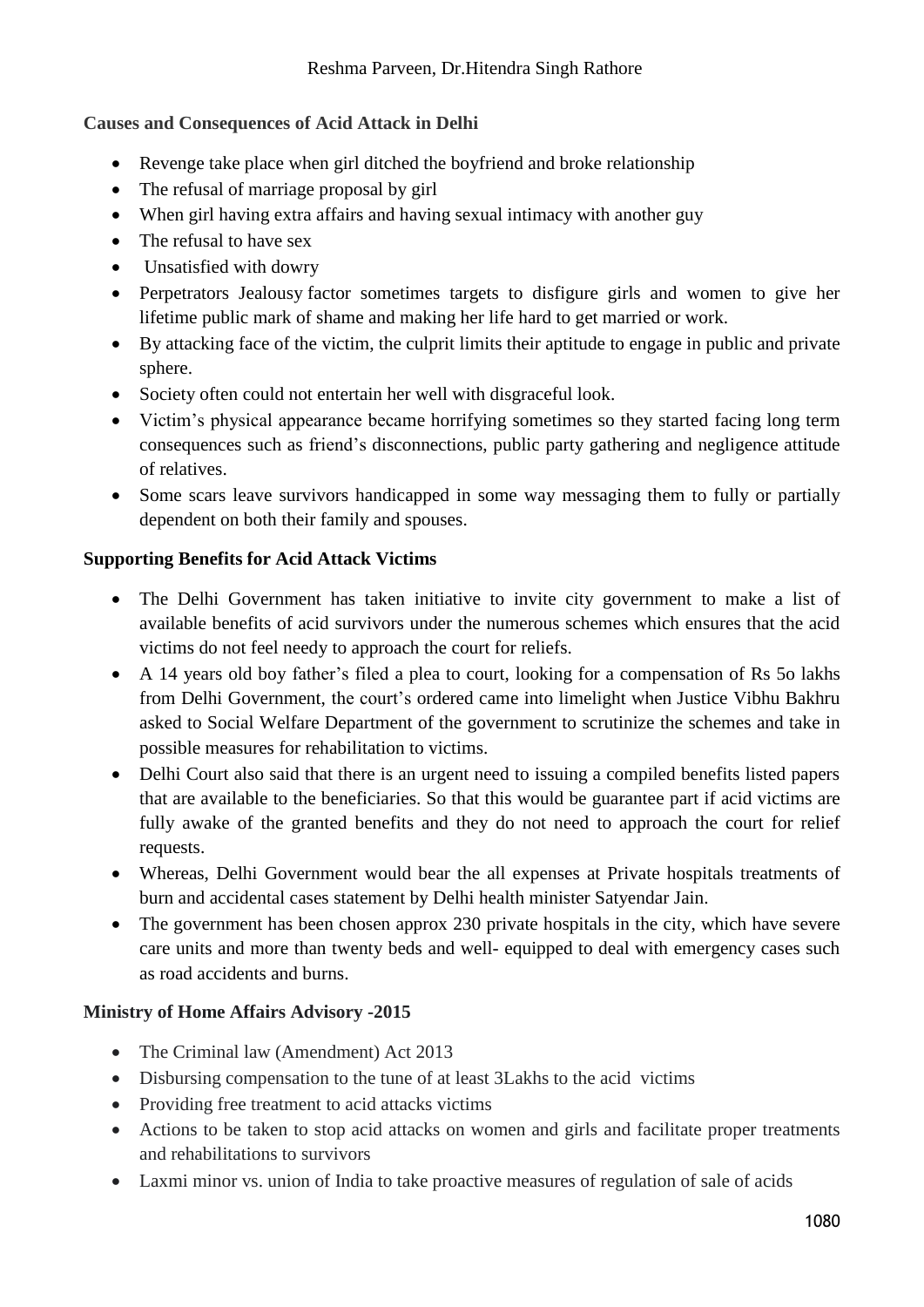- The issue of apprehending the culprit and Fast tracking of justice
- Providing stringent punishment provision s section (326A and 326B) in the Criminal law (Amendment) Act 2013
- States/UTs must take proactive measures to expedite investigation, trail of acid attack cases and bring them under a definite form.

## **Acid Attacks Survivors and Supporting Agencies**

- 'Women's rights organizations' at the grassroots level are central key player in combating Acid attacks on women. With the correct funding and support system, they can also ensure that acid attack survivors receive the help and justice they needed.
- Community members must have treated acid survivors respectfully.
- Educational institutions could play key role to lead their coming education.
- Most of the families are least supportive and they do blame and teases survivors all the time. Actually force of social stigma over family's status is far above than love.
- Welfare organizations come forward to provide free counseling session.
- There should be more network channel opening for example; Action Aid initiates a group supports to Acid victims and started 'Acid Survivors' Network'.
- Except for business and scientific objectives, the distribution and sale of acid should be prohibited.
- In the legal system the idea of Restorative Justice ought to be applied accurately.
- Arbitration mediation or the Alternative Dispute Resolution (ADR) is applying in many crippling issues of the justice procedure might be overcome.
- Many debilitating flaws in the judicial system might be solved by the use of Alternative Dispute Resolution (ADR) or Arbitration mediation.
- There are not any strong laws related to this subject matter. Even the section in IPC not enabling to punish perpetrators if no injury happens, but international laws punish and concludes it crime throwing of acid by culprits.

## **Conclusion**

Throwing acid on women and girls are the best example of perpetrator incompetency. Rage, hate, jealously, breakup, rejection, obsession must be under controlled by men along with patience, strong morality and humane behavior. If NOT then these kinds of men are unfit for society and big threat for women. Though, Delhi women having same kind of problem what rest of Indian women are facing in acid attack cases. Delhi is under the top 10 worst states in India with the highest number of acid victims. Some sincere efforts by Government and systems in 2020 and 2021 Delhi records less number of Acid attack cases and declining rate of acid attacks in last two years having a lighten up and positive message to Delhi women.

# **Reference**

- *1.* Acid Victimization. *International Journal of Trend in Scientific Research and Development*, *1*(5), 847-852.
- 2. Akhter, G. A., & Islam, F. (2013). Acid violence: a burning issue in Bangladesh. *Ibrahim Medical College Journal*, *7*(1), 12-15.
- 3. Bajpai, M., & Singh, S. (2015). Acid attack: a burning issue in India. *Galgotias Journal of Legal Studies*.